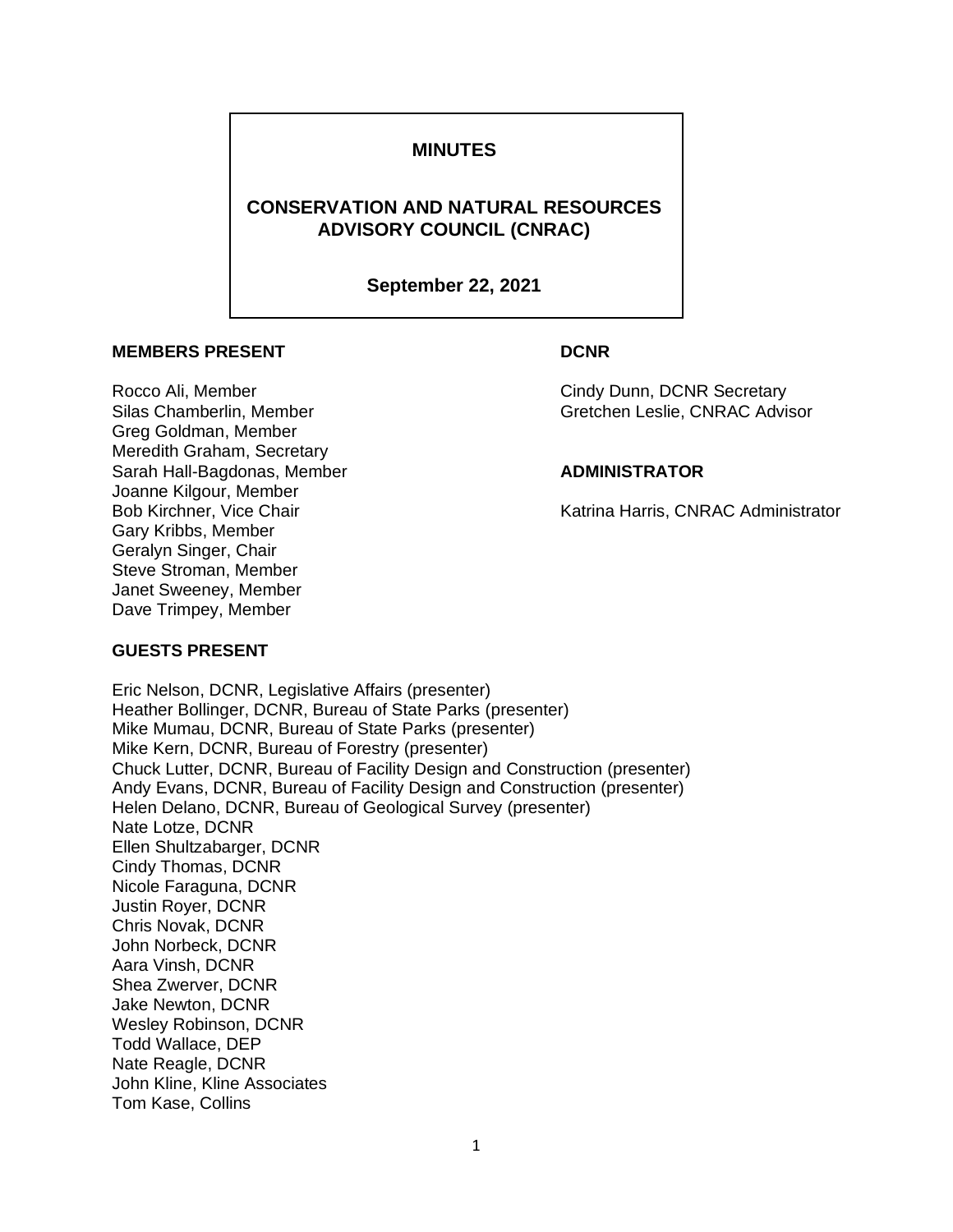Jason Swartz, Susquehanna Watershed Outreach Specialist Griffin Caruso, PA House of Representatives David Hess, PA Environmental News Natalie Shearer, Geosyntec Consultants Sarah Corcoran, Sierra Club Randy Green, PSSA Elizabeth Krug, PSSA Clinton Ivins

# **WELCOME**

Gretchen Leslie opened the meeting and welcomed everyone to CNRAC's virtual meeting for September 2021. Ms. Leslie read a list of Council members expected to be on the call. She stated audience members are muted, but can be unmuted to receive public comments. She explained Council members have the ability to interact with presenters and have discussions among themselves. She stated the meeting is being recorded, and by participating, consent is being given to the recording, retention and use of the session recording.She advised if after hearing the presentations, anyone is interested in making a comment, they can place their name and topic in the Chat feature, and they will be acknowledged during the public comment period.

Ms. Leslie introduced some of the DCNR staff present. She also acknowledged the individuals joining the virtual audience.

Bob Kirchner, Vice Chair, advised he would be filling in for Geralyn Singer, Chair, and expressed appreciation for everyone taking the time to attend and DCNR's support of the virtual meeting. He also thanked the individuals presenting today who will be providing information and sharing ideas.

### **PUBLIC COMMENT PERIOD**

Mr. Kirchner noted no requests had been received for public comment; however, there will be another opportunity at the end of the meeting.

# **APPROVAL OF MINUTES**

Council unanimously approved the July 28, 2021 minutes.

### **COUNCIL REPORT Bob Kirchner, CNRAC Vice Chair**

Mr. Kirchner advised a series of site tours are being hosted by Pennsylvania Parks and Forest Foundation and CNRAC members are participating.

He noted CNRAC's annual report is being finalized and will be published soon. He stated it will then be delivered to DCNR leadership, as well as the legislative and executive branches. He added that it will also be put on the CNRAC web site.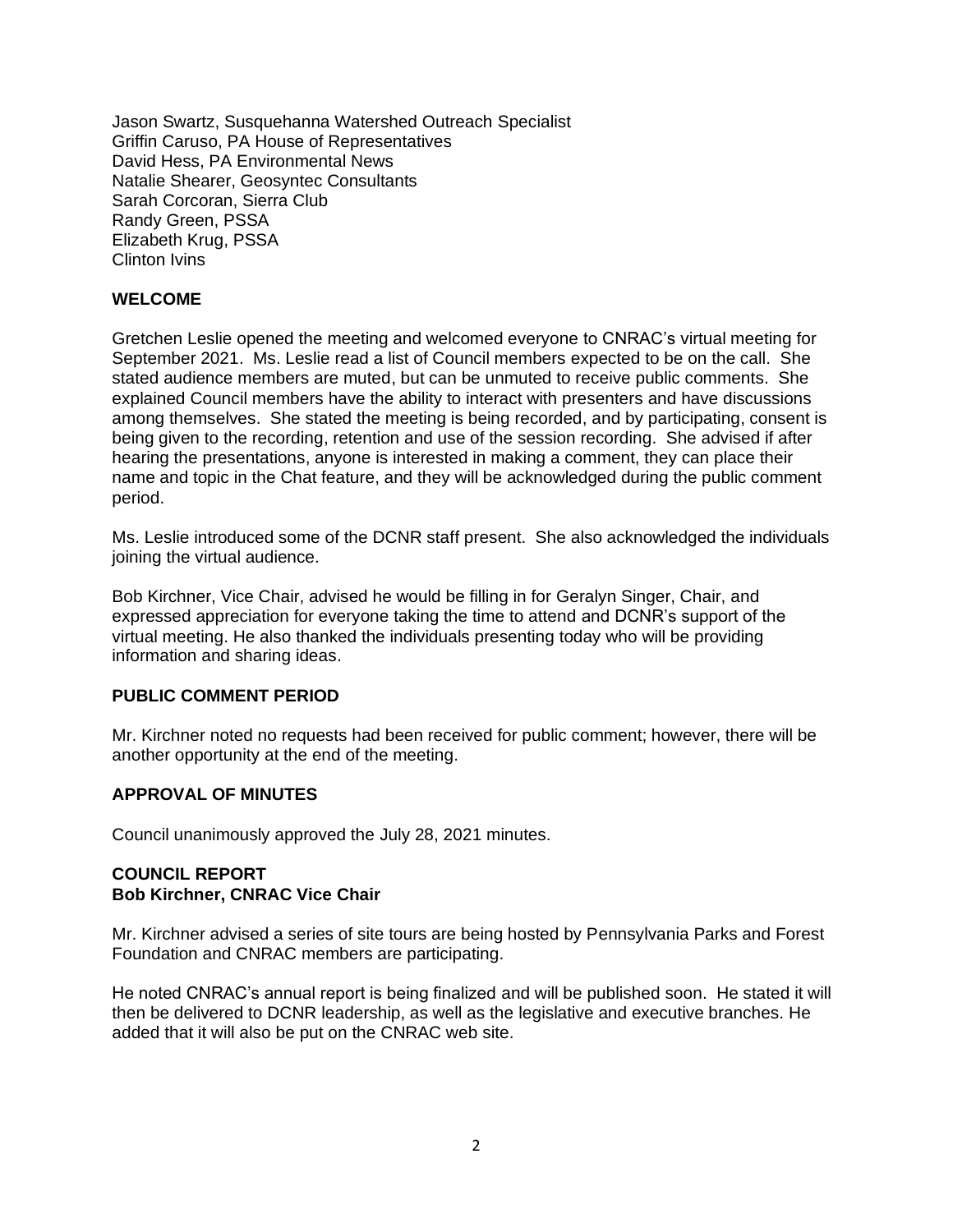## **SECRETARY'S REPORT Cindy Dunn, DCNR Secretary**

Secretary Dunn stated Penn's Parks for All had been released recently at an event with Governor Wolf at Pine Grove Furnace State Park. She advised Governor Wolf's comments highlighted the value of the state park system, and the Plan's focus on the next generation of parks which will serve all Pennsylvanians. She advised earlier that week the Supreme Court had announced a decision regarding the \$383 million transfer from the oil and gas fund to the General Fund and ruled it was illegal and should have been used for purpose of the trust as defined by Article 1, Section 27. Secretary Dunn stated the Governor mentioned it would be fair to make good on that decision and return the funding to the corpus through the use of American Rescue Plan funding.

Secretary Dunn also highlighted several other activities:

- Senate Bill 525 which could fund infrastructure needs is gaining co-sponsors.
- September is Trails Month with many celebratory events and a statewide trails conference.
- Walk with a Doc has been launched focusing on the health benefits of walking with medical personnel leading those walks.
- Pennsylvania is hosting several national conferences this fall, which will include state park directors, state foresters, and state liaison officers from across the country.
- Solar arrays have been installed at Presque Isle State Park. The installation will also provide canopy parking to shade cars. Other sustainability events are being held throughout the fall.
- Several legislative tours have been held recently including ones in the Erie area and Pennsylvania Wilds. Good discussions occurred, including the economic value to the state and local communities, particularly rural communities.
- In August, a dedication was held at Shikellamy State Park, Kury Point, to recognize former State Senator Franklin Kury for his authorship of the Environmental Rights Amendment.

Secretary Dunn noted a requested update on the timber market will be addressed at CNRAC's November meeting.

Rocco Ali suggested an update on high hazards dams and plans to mitigate any issues might also be a good topic at a future meeting, and Secretary Dunn agreed such a presentation could be provided if CNRAC would like a presentation.

## **DCNR ADVISOR REPORT Gretchen Leslie, CNRAC Advisor**

Ms. Leslie reminded everyone the next CNRAC meeting will be November 17. She noted a decision will be made at a later date as to whether the meeting will be virtual, in-person, or a hybrid meeting.

Ms. Leslie stated September 25 is National Public Land Day, and many parks will be having events; events are listed on DCNR's website. She advised another upcoming event is Walk in Penn's Woods on October 3, with many hiking and volunteer events to honor forest lands.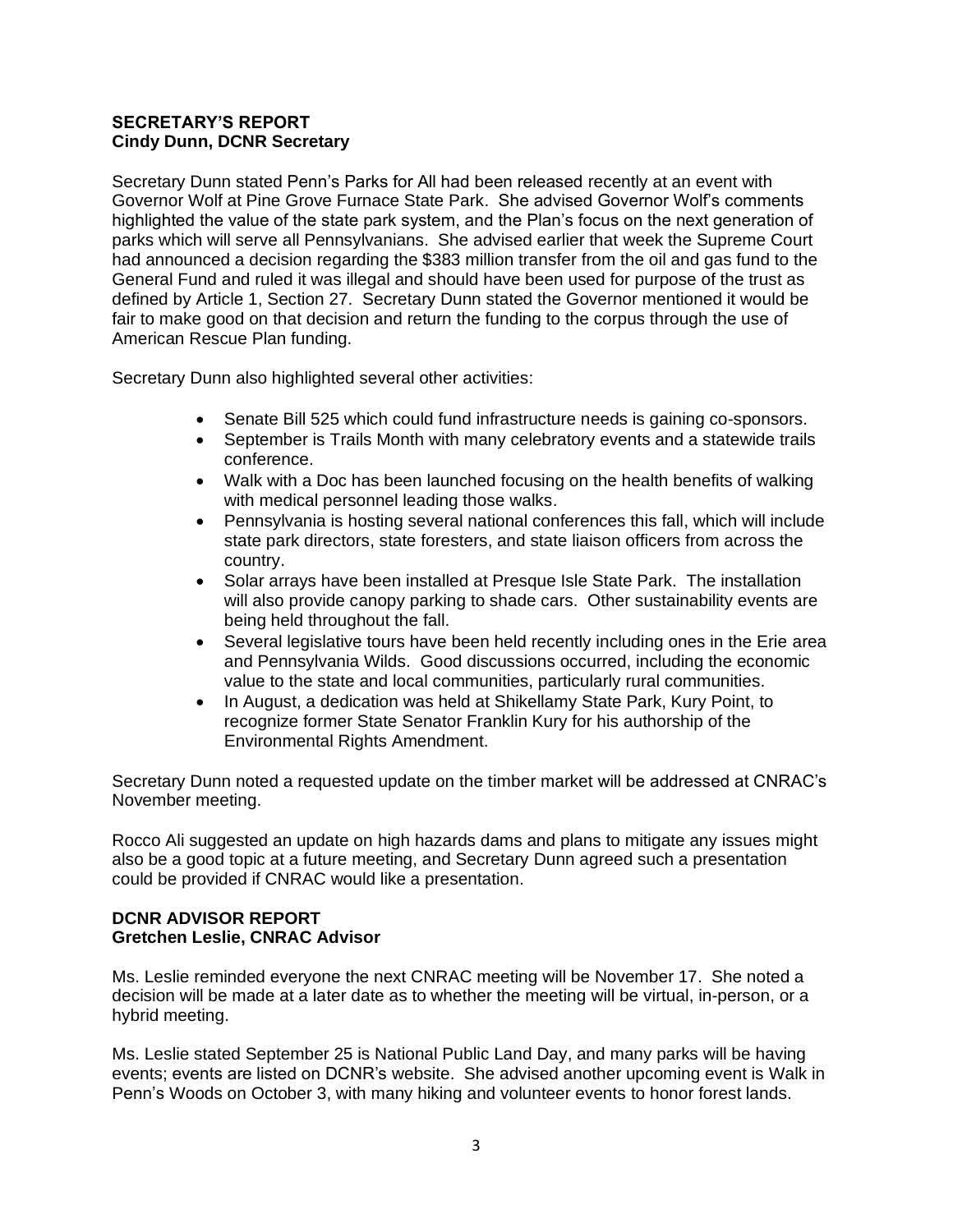Ms. Leslie noted DCNR's website has information on the status of fall foliage. She also noted some state parks are hosting vaccine clinics.

Ms. Leslie provided an update on the proposed changes to the Department of Education's science standards. She noted more than 1,400 comments, including CNRAC's, had been received during the comments period. She advised recommendations on the comments are being developed and are anticipated by December 1.

#### **LEGISLATIVE UPDATE Eric Nelson, Director of Legislative Affairs, DCNR**

Eric Nelson referenced the successful legislative tours discussed by Secretary Dunn. He discussed several upcoming legislative hearings and an October tour of the Pennsylvania Wilds. He noted DCNR continues to closely monitor Senate Bill 525.

## **COUNCIL BUSINESS**

Mr. Kirchner stated officers are preparing to set up a series of visits with legislative leadership to encourage bringing CNRAC membership up to the full complement of 18 members, among other topics. He encouraged other CNRAC members who may be up for re-appointment to consider joining the meetings.

Mr. Kirchner stated a written public comment received at the last meeting had been discussed by the officers, and the officers had facilitated a connection between the citizen and the appropriate person in DCNR leadership.

### **PRESENTATION**

**PREPARING FOR NATURAL DISASTERS AND THEIR AFTERMATCH Heather Bollinger, DCNR, Division Chief, Park Operations and Maintenance Division, Bureau of State Parks Mike Mumau, DCNR, Park Manager, Laurel Hill State Park Mike Kern, DCNR, Chief of Fire Protection, Bureau of Forestry Chuck Lutter, Engineer, and Andy Evans, Chief of Landscape Design, DCNR, Bureau of Facility Design and Construction Helen Delano, Bureau of Geological Survey**

Ms. Leslie noted September is national preparedness month and a great opportunity to present what DCNR does to keep employees and visitors, as well as resources, safe before, during and after severe weather events. She noted DCNR is the largest land manager in Pennsylvania which presents many challenges.

Ms. Heather Bollinger noted two examples of natural disasters responded to in the past were an F-4 tornado in 1985 at Parker Dam State Park and Tropical Storm Lee at Worlds End State Park in 2011.

Ms. Bollinger advised the Bureau of State Parks does training and planning to prepare for responding to natural disasters. She noted the training and planning includes working with partners such as local emergency management agencies and the Pennsylvania Emergency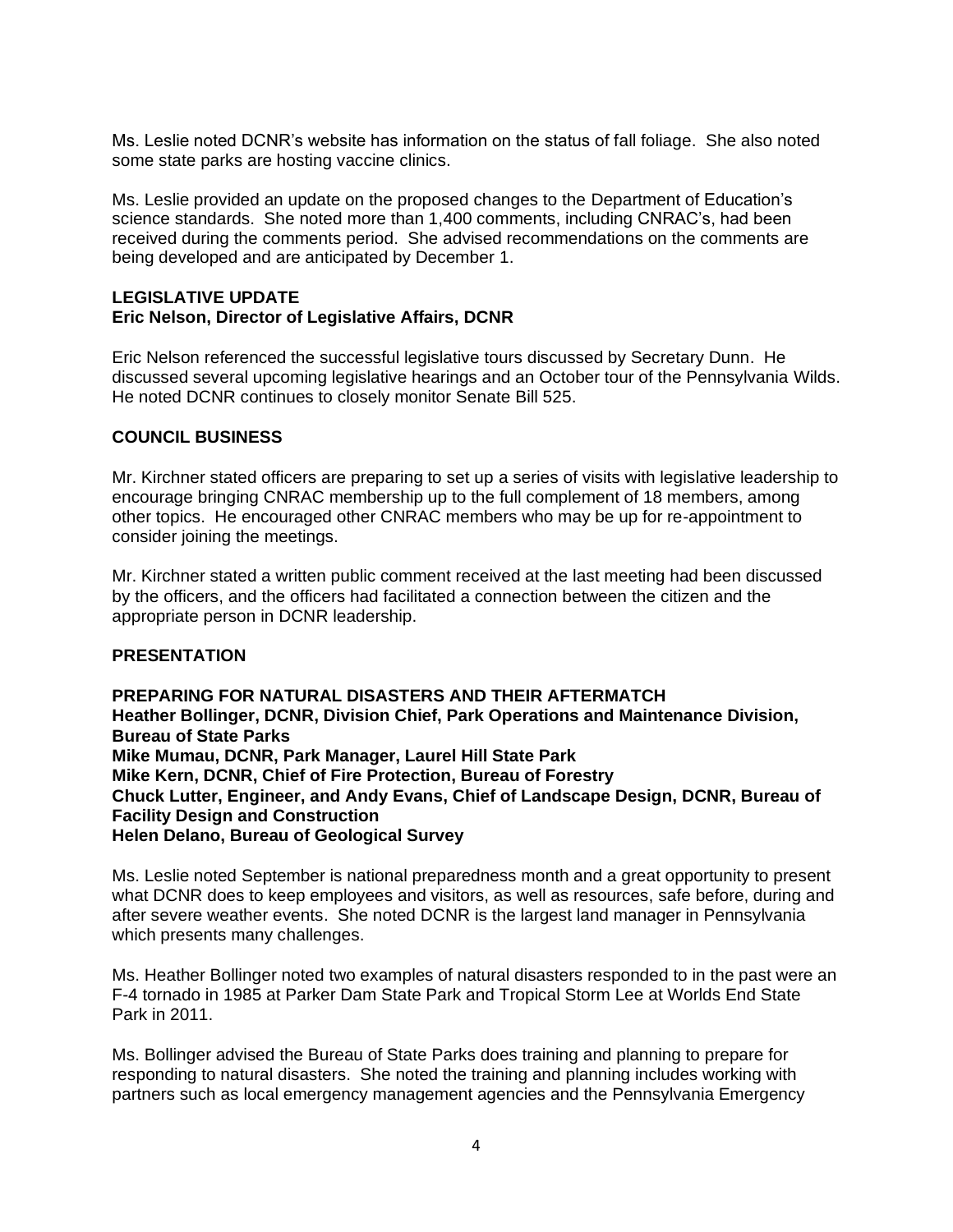Management Agency (PEMA). Ms. Bollinger explained each state park has an emergency manual and instructions for emergency procedures, as well as lists of contacts. She listed the many types of incidents covered by the manual and advised staff park review the manual continually to be prepared for any type of event.

Ms. Bollinger discussed a recent event, Tropical Storm Ida, which occurred in early September 2021. She stated after a call with PEMA, state park staff met and decided to close specific overnight facilities that could be impacted by flooding. She noted some damage occurred to state parks in the southeastern portion of the state from storms and tornados; damage is still being assessed.

Mike Mumau next discussed an event which occurred in late July at Laurel Hill State Park. He noted at approximately 2 p.m. on July 29, 2021, he received a cell phone alert that a tornado had been spotted at Seven Springs and was moving in the direction of the State Park. He stated when these types of events occur, there is little time to respond so it is critical that review of the emergency manual is incorporated into staff meetings. Mr. Mumau added that meeting with local first responders is also important, as well as holding drills and exercises to establish good communication and relationships. Mr. Mumau noted staff at Laurel Hill State Park has a long-standing excellent relationship with County emergency management staff who responded to the July 29 incident.

Mr. Mumau stated on July 29 the park had a full Scout camp, two full group camps (one with special needs), and a half-full campground, totaling approximately 1,200 people staying overnight. He advised the F-1 tornado did not hit the overnight facilities and fortunately no one was injured. He noted damage was sustained to buildings and approximately 75 to 100 fully mature trees were uprooted or snapped apart.

Mike Kern discussed forestry wildfire protection preparation, noting more time is spent on preparation than response. He explained DCNR has a mandate (Act 18) to protect the Commonwealth from wildfires; the Bureau also responds to other natural disasters through PEMA when support is needed (in-state) and through the U.S. Forest Service (out of state). Mr. Kern continued explaining that both DCNR staff as well as staff provided through formal cooperative agreements are used to respond to incidents. He noted there are approximately 2,000 volunteer fire departments in the Commonwealth that DCNR works with to ensure they have proper wildfire training and understand DCNR's response procedures. Mr. Kern noted annual Federal funding is offered through grants to 100 to 150 local fire departments, depending on the amount of funding available; the funding is used for wildfire fighting equipment.

Mr. Kern discussed keeping their radio system maintained in preparation for any type of incident. He noted there are also two incident management teams that are kept trained and used throughout the Commonwealth on large-scale wildfires and other large disasters, as well as search and rescue efforts. This year one of these teams provided incident management control on a western fire, a significant accomplishment and honor for the DCNR team.

Ms. Leslie stated there was a question in the chat asking if DCNR exchanges information with local fire departments, e.g., the number of backyard fires that get out of control. Mr. Kern responded that DCNR does track wildfire reports, and there is information sharing with local fire departments. He explained the information helps with tracking where wildfires are occurring, as well as planning where outreach/education efforts might be needed.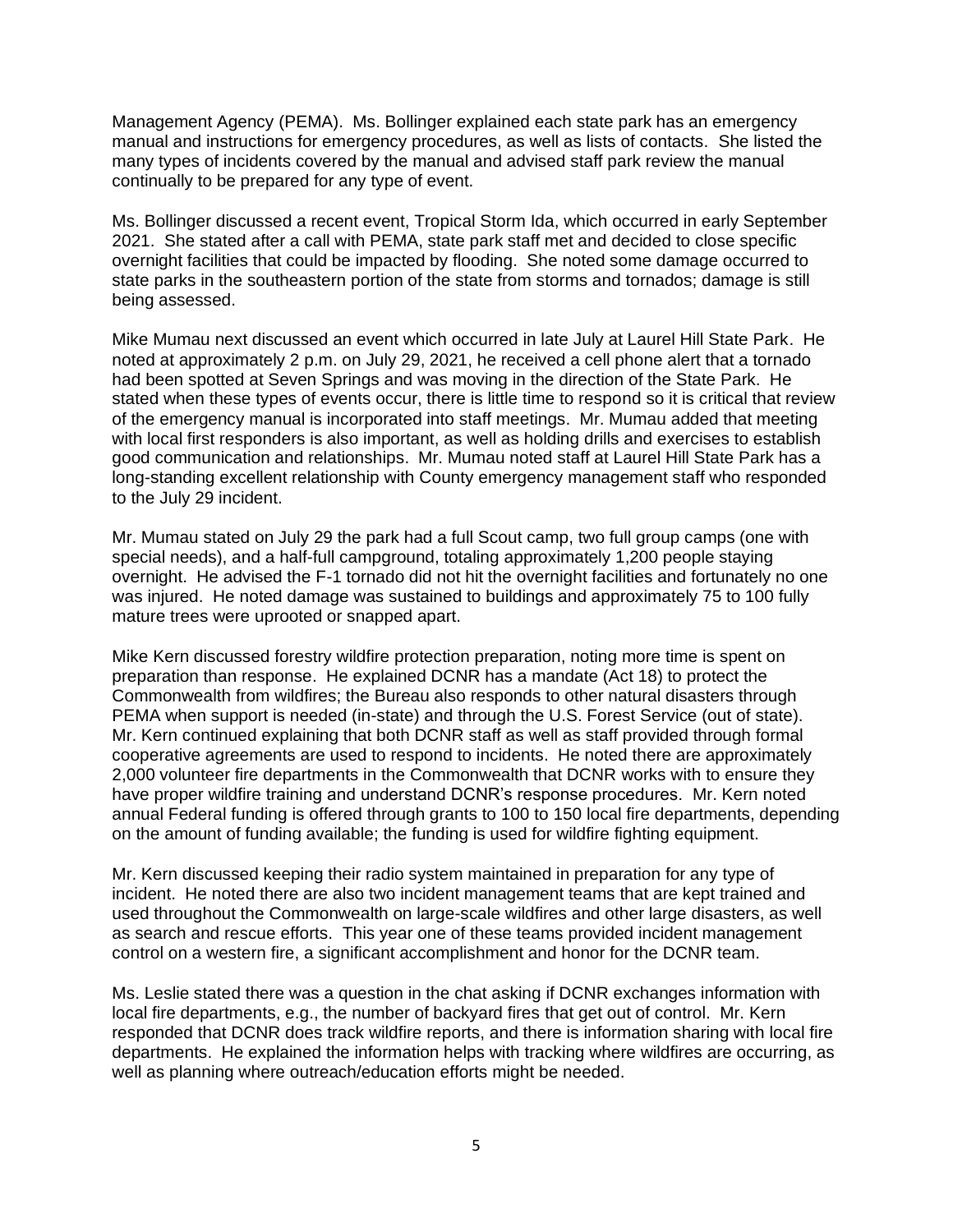Chuck Lutter next discussed post-storm event assessment of infrastructure after natural disasters. He noted there are approximately 130 dams, 46 of which are high-hazard dams and are required by the Department of Environmental Protection to have an emergency action plan. He clarified a high-hazard dam is not a dam in danger or failing; however, if it did fail, it could cause loss of life and property downstream. He noted the emergency action plans are updated at least every five years, and the information is shared with county and local first responders. Mr. Lutter stated that if damage from a natural disaster occurred, it would be inspected by his department to determine if the dam is safe. Mr. Lutter advised there are also bridges which require monitoring and inspection. He stated PennDOT monitors rainfall events and sends out notifications if inspections are needed.

Mr. Lutter summarized the FEMA Disaster Declarations and how assessments are conducted in order to receive Federal reimbursement for repairs. He noted the Federal funding is 75% of the total cost.

Andy Evans explained a large part of his department's design responsibility is managing stormwater run-off which can have a significant impact on park resources. He reviewed a number of stormwater management best practices and solutions with the goal of getting water away from structures and released at a determined rate. He discussed a current approach called low-impact development or green infrastructure; this environmentally sensitive approach to land development minimizes the effects of site improvements. Mr. Evans also explained several structural best management practices, such as natural structures which focus on vegetation and soil for part of the treatment of stormwater. He continued explaining the goal is to keep the stormwater in contact with the ground for a longer period of time to maximize infiltration. Mr. Evans discussed how soils and vegetation can be improved upon to minimize run-off. He noted buffers slow down run-off to allow for infiltration, as well as filtering silt and debris before it enters lakes.

Mr. Evans reviewed other best management practices of rain gardens, infiltration swales, pervious paving, stream restoration, landscape restoration, and rainwater harvesting.

Meredith Graham suggested a tour of some of the projects discussed might be of interest to Council members. She asked Mr. Evans if he was aware of any good resources for residential properties or community park planners for stormwater best practices. Mr. Evans suggested the DEP Stormwater Manual which can be found online at

[http://www.depgreenport.state.pa.us/elibrary/GetFolder?FolderID=4673.](http://www.depgreenport.state.pa.us/elibrary/GetFolder?FolderID=4673) Ms. Leslie discussed a number of other partnerships DCNR has with local park planners to provide information and resources.

Janet Sweeney asked if there is a partnership between DCNR where the best management practices are being implemented and communities which might have MS4 requirements who might be able to receive credit for the green practices. Mr. Evans responded he was not aware of such a partnership. Ms. Sweeney suggested it might be a beneficial partnership to put in place.

Helen Delano discussed the Bureau of Geological Survey's role as primarily an information agency across the state—not just on state lands. She noted a national program by the U.S. Geologic Survey has replaced paper topographic maps with computerized elevation data from across the country; Pennsylvania is a leader in assembling this data. She explained a key use of the data is to assess changes over the past 10 to 15 years. Ms. Delano displayed a chart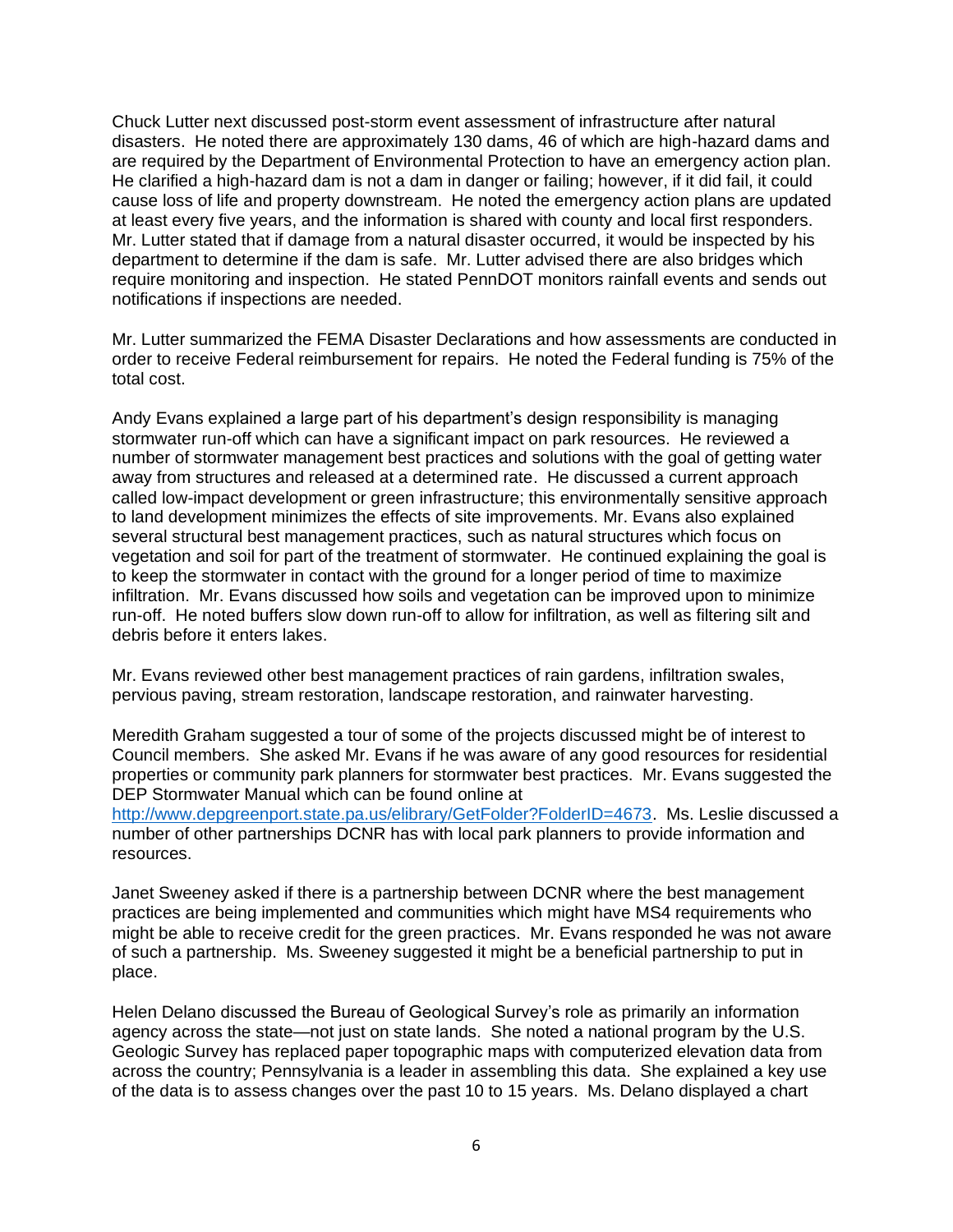showing the financial benefit of the elevation data to state taxpayers.

Ms. Delano noted flooding is the biggest hazard in Pennsylvania. She explained how the data collected is using in planning such as producing higher quality flood maps, improving hydrologic modeling and flood forecasting, and risk management response. She continued explaining how the data can be used to model the buildings in place and the landscape and to visualize and calculate the potential damages from different elevations of flood. Ms. Delano also discussed the upgrading of the state's hydrography data set. She explained her bureau also works with geologic hazards and sinkholes, including looking for predictive areas and responding to events.

# **WORK GROUP REPORTS**

## **MOTORIZED RECREATION WORK GROUP Bob Kirchner, Chair**

Mr. Kirchner advised the Motorized Recreation Work Group did not have any updates.

## **COMMUNICATIONS AND OUTREACH WORK GROUP Sarah Hall-Bagdonas, Chair**

Sarah Hall-Bagdonas stated the work group continues to issue the e-newsletter and will be assisting the Infrastructure Work Group with the October CNRAC Conversations discussion on infrastructure. She encouraged anyone not currently receiving the e-newsletter to sign up.

## **DIVERSITY, EQUITY AND INCLUSION WORK GROUP Joanne Kilgour, Chair**

Joanne Kilgour said the work group continues to meet and receive updates from DCNR's DEI committee. She advised the work group does not have any substantive updates at this time.

### **INFRASTRUCTURE WORK GROUP Dave Trimpey, Work Group Member for Geralyn Singer, Chair**

Mr. Trimpey mentioned CNRAC members are participating in site tours being held by Pennsylvania Parks and Forests Foundation. He reminded everyone of the second CNRAC Conversations being held October 27 at 9:30, Economics and the Outdoors. He listed the panelists that would be helping to lead the discussion.

## **STRATEGIC PLANNING WORK GROUP Meredith Graham, Chair**

Meredith Graham advised the work group did not have any updates.

### **PUBLIC COMMENTS**

No public comments were offered.

**OTHER BUSINESS**